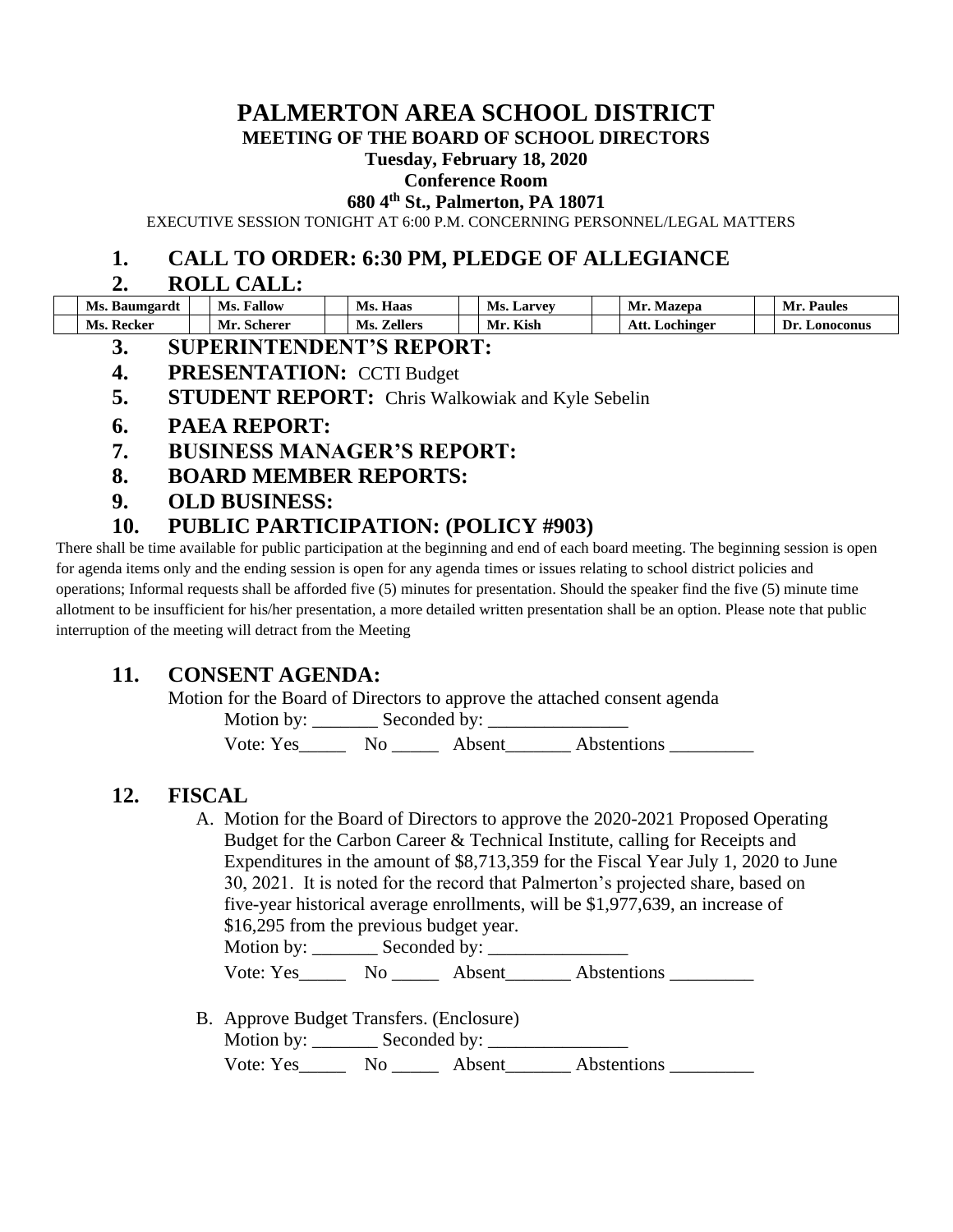- C. Motion for the Board of Directors to alleviate \$76,000 due to the General Fund from the Food Service fund, per our local auditors. Motion by: \_\_\_\_\_\_\_\_ Seconded by: \_\_\_\_\_\_\_\_\_\_\_ Vote: Yes\_\_\_\_\_\_\_ No \_\_\_\_\_\_ Absent\_\_\_\_\_\_\_\_ Abstentions \_\_\_\_\_\_\_\_\_
- D. Motion for the Board of Directors to approve the 2020-2021 General Operating Budget of the Carbon Lehigh Intermediate Unit #21 in the amount of \$3,182,360 for the fiscal year July 1, 2020 to June 30, 2021. It is noted for the record that Palmerton's estimated contribution will be \$21,900, an increase of \$434 from the previous budget year.<br>Motion by: S Motion by: \_\_\_\_\_\_\_ Seconded by: \_\_\_\_\_\_\_\_\_\_\_\_\_\_\_

| viouon dy: | Seconded by: |        |             |
|------------|--------------|--------|-------------|
| Vote: Yes  | No           | Absent | Abstentions |

E. Motion for the Board of Directors to approve Change Order #002 from Penn Builders in the amount of \$17,091.79. The change order is to change from a 10" DIP CL 52 pipe to a 16" DIP CL 52 C/L from the underground fire supply tank to the wet well.

| Motion by: | Seconded by: |        |             |
|------------|--------------|--------|-------------|
| Vote: Yes  | No           | Absent | Abstentions |

## **13. OTHER:**

A. Accept the second reading of and approve the following policies:

- 1. 004 Membership
- 2. 150 Title I
- 3. 201 Admission of Students
- 4. 208 Withdrawal From School
- 5. 224 Care of School Property
- 6. 352 Employee Use of Electronic Devices
- 7. 805.1 Relations With Law Enforcement Agencies
- 8. 805.2 School Security Personnel
- 9. 815 Acceptable Use of Electronic Resources
- 10. 815.1 Social Media
- 11. 815.2 Use of Livestream Video on School Property
- Motion by: \_\_\_\_\_\_\_ Seconded by: \_\_\_\_\_\_\_\_\_\_\_\_\_\_\_

```
Vote: Yes_________ No ________ Absent_________ Abstentions
```
### **14. INFORMATION ITEMS:** (Enclosures)

- A. Student Enrollment January 31, 2020
- B. LCCC Meeting Minutes, January 2020
- C. LCCC President's Desk, February 2020
- D. Board Summary
- E. The following policies will require a first reading at our March 17, 2020 meeting: #002 Authority and Powers, #005 Organization, #007 Distribution, #233 Suspension and Expulsion, #609 Investment of District Funds, #621 Local Taxpayer Bill of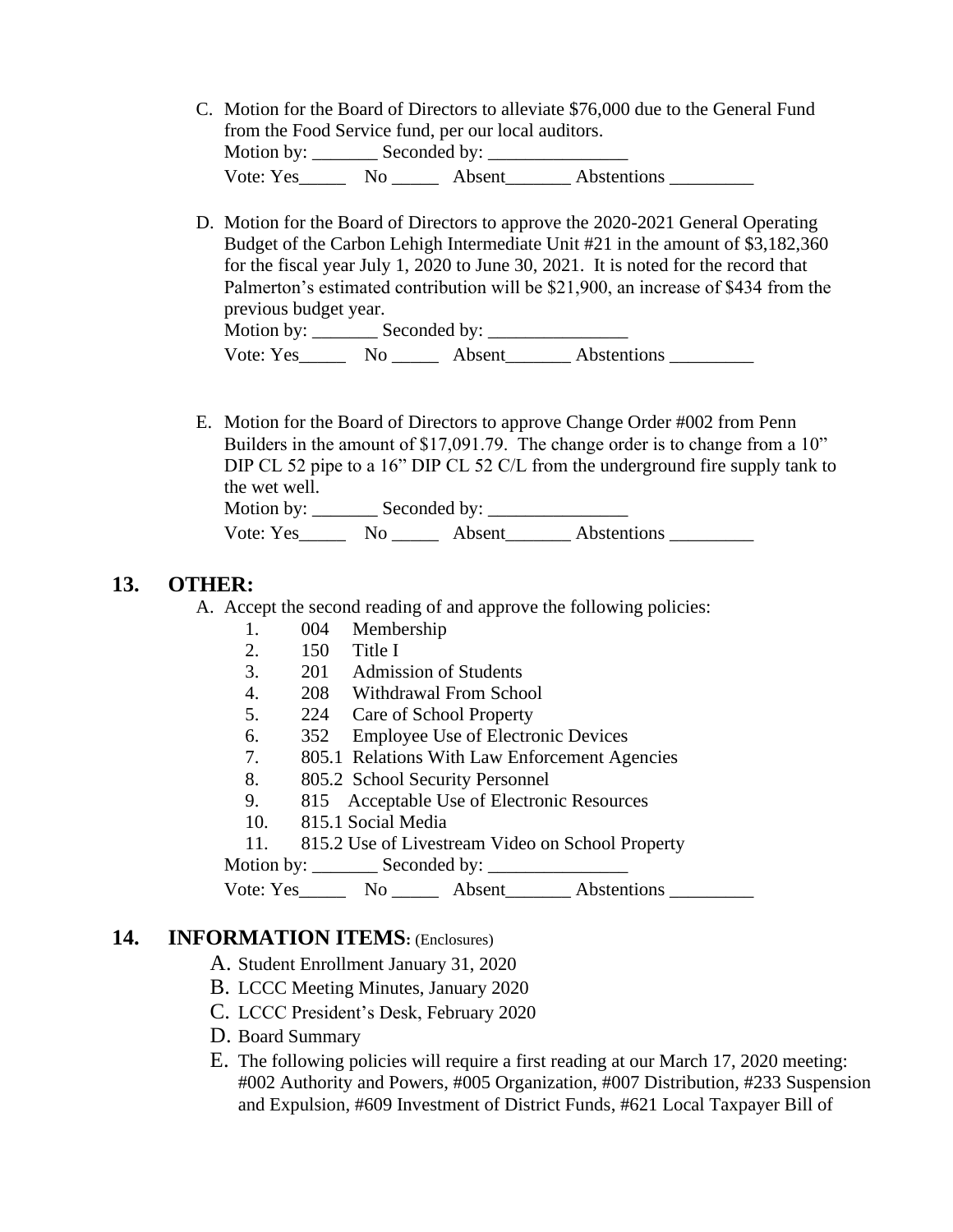Rights, #824 Maintaining Professional Adult/Student Boundaries (NEW), #904 Public Attendance at School Events

# **15. PUBLIC PARTICIPATION:**

## **16. FOR THE GOOD OF THE ORDER:**

### **17. ADJOURNMENT:**

 Motion by: \_\_\_\_\_\_ Seconded by: \_\_\_\_\_\_\_\_\_\_\_\_\_\_\_\_\_\_ Vote: Yes\_\_\_\_\_\_\_\_ No \_\_\_\_\_\_\_ Absent\_\_\_\_\_ Abstentions \_\_\_\_\_\_\_\_\_

#### **PASD MEETING SCHEDULE:**

**Board Workshop/Meeting:** Tuesday, March 3, 2020 **BOE Meeting:** Tuesday, March 17, 2020, 6:30 PM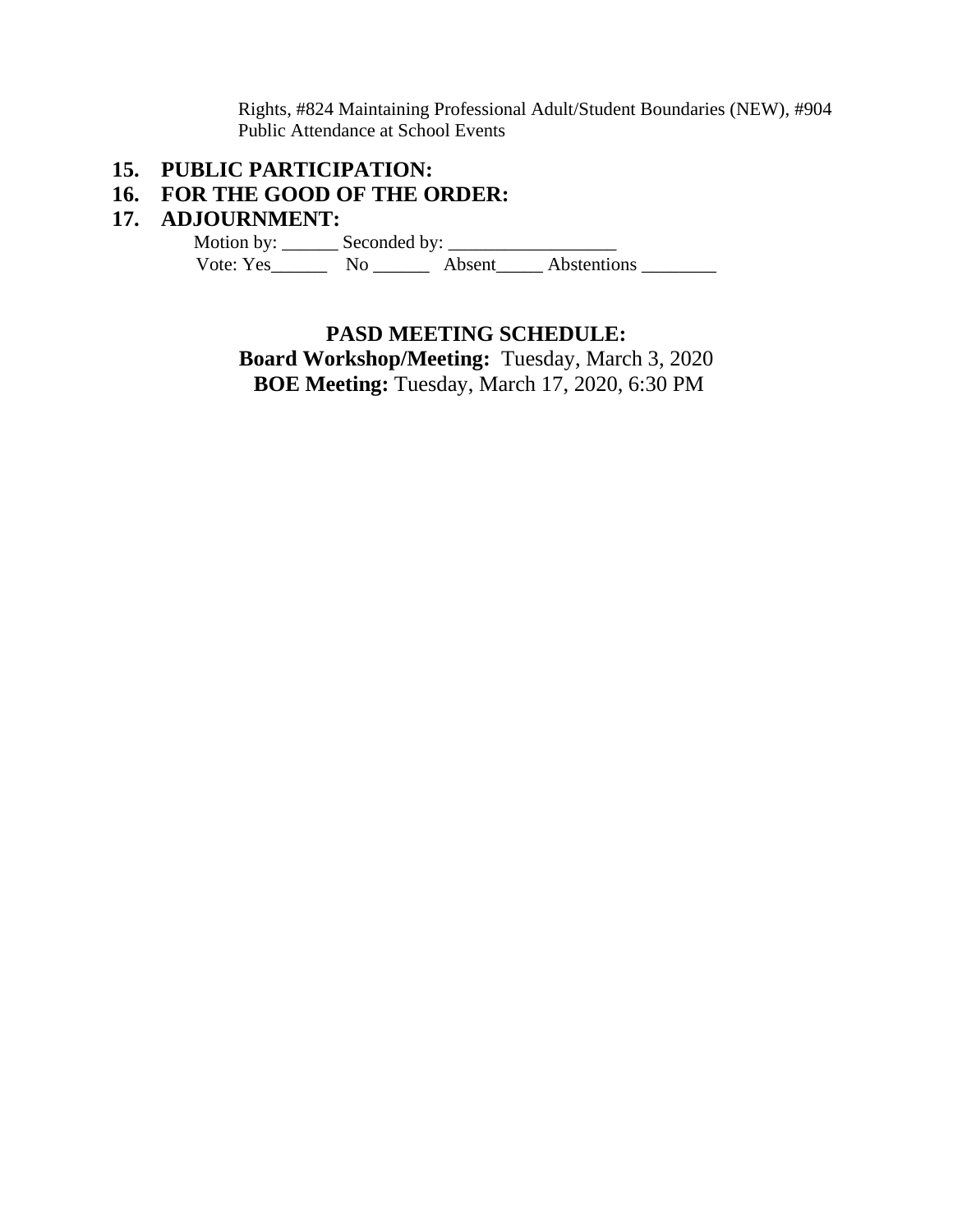# **PALMERTON AREA SCHOOL DISTRICT Consent Agenda Tuesday, February 18, 2020**

### **1. MEETING MINUTES:** (Enclosures)

Approve Board Minutes from January 7, 2020, January 21, 2020 and February 4, 2020 meetings.

# **2. APPROVAL OF FINANCIAL REPORTS FOR DISTRICT ACCOUNTS:**

Approve the financial reports listed below:

- A. ACCOUNTS PAYABLE (Enclosures)
- B. TREASURERS REPORTS (Enclosures)

## **3. PERSONNEL:**

A. Approve the following extra-curricular positions for the 2020-2021 school year:

| Alfredo Ortiz       | <b>Head MS Football Coach</b>       | \$2,689.00 |
|---------------------|-------------------------------------|------------|
| Chris Frace         | Asst. MS Football Coach             | \$2,039.00 |
| <b>Matt Guedes</b>  | Asst. MS Football Coach             | \$2,039.00 |
| Kerry Jahelka       | <b>Head MS Cross Country Coach</b>  | \$2,689.00 |
| <b>Tyler Svetik</b> | <b>Asst. MS Cross Country Coach</b> | \$1,344.50 |

- B. Approve the following extra-curricular position for the 2019-2020 school year: James Denaro Volunteer Softball Coach
- C. Change Kris Hoffner from Volunteer Track Coach to ½ Assistant Track Coach, with the stipend of \$1,331 for the 2019-2020 school year.
- D. Accept the resignation of Tiffany Bachart, Special Education Teacher. Letter received February 11, 2020.
- E. Approve Gina Porvaznik as a substitute cafeteria worker, effective February 19, 2020.
- F. Approve Debra Ringer as a substitute cafeteria worker, effective February 19, 2020.

# **4. OTHER:**

- A. Approve attached tuition reimbursement.
- B. Approve agreement with Barn Nature Center for one 60-minute hands-on educational animal presentation at the high school on April 23, 2020 at a cost of \$300.00 to be paid from the General Fund (budgeted amount)
- C. Approve the \$200.00 After School Educational Grant for Towamensing Elementary School's Paramount Pollinators project from the Alpha Chapter of Alpha Delta